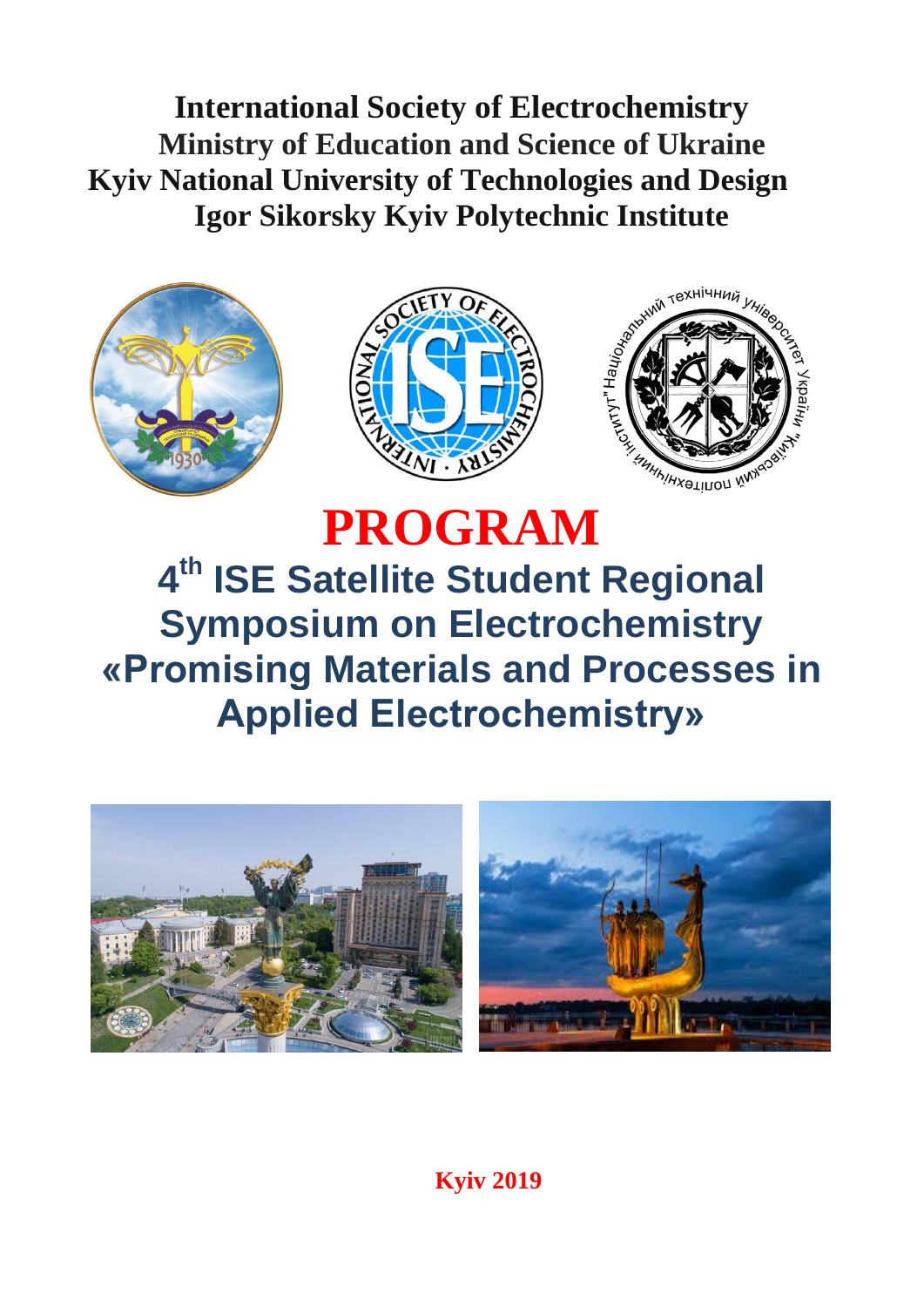**We are very pleased to invite you to participate in the 4 th ISE Satellite Student Regional Symposium on Electrochemistry in Ukraine «Promising Materials and Processes in Applied Electrochemistry», which will be held in Kiev on Мау 15, 2019. Its aim is to promote scientific contacts and discussions between scientists and students representing different areas of this versatile science.**



We hope that the 4<sup>th</sup> ISE Satellite Student Regional **Symposium on Electrochemistry in Ukraine will be equally interesting and useful for you!**

**We wish the participants of Symposium to expand successfully their knowledge in electrochemical science, to receive scientific inspiration, to show their abilities and to relax a little!**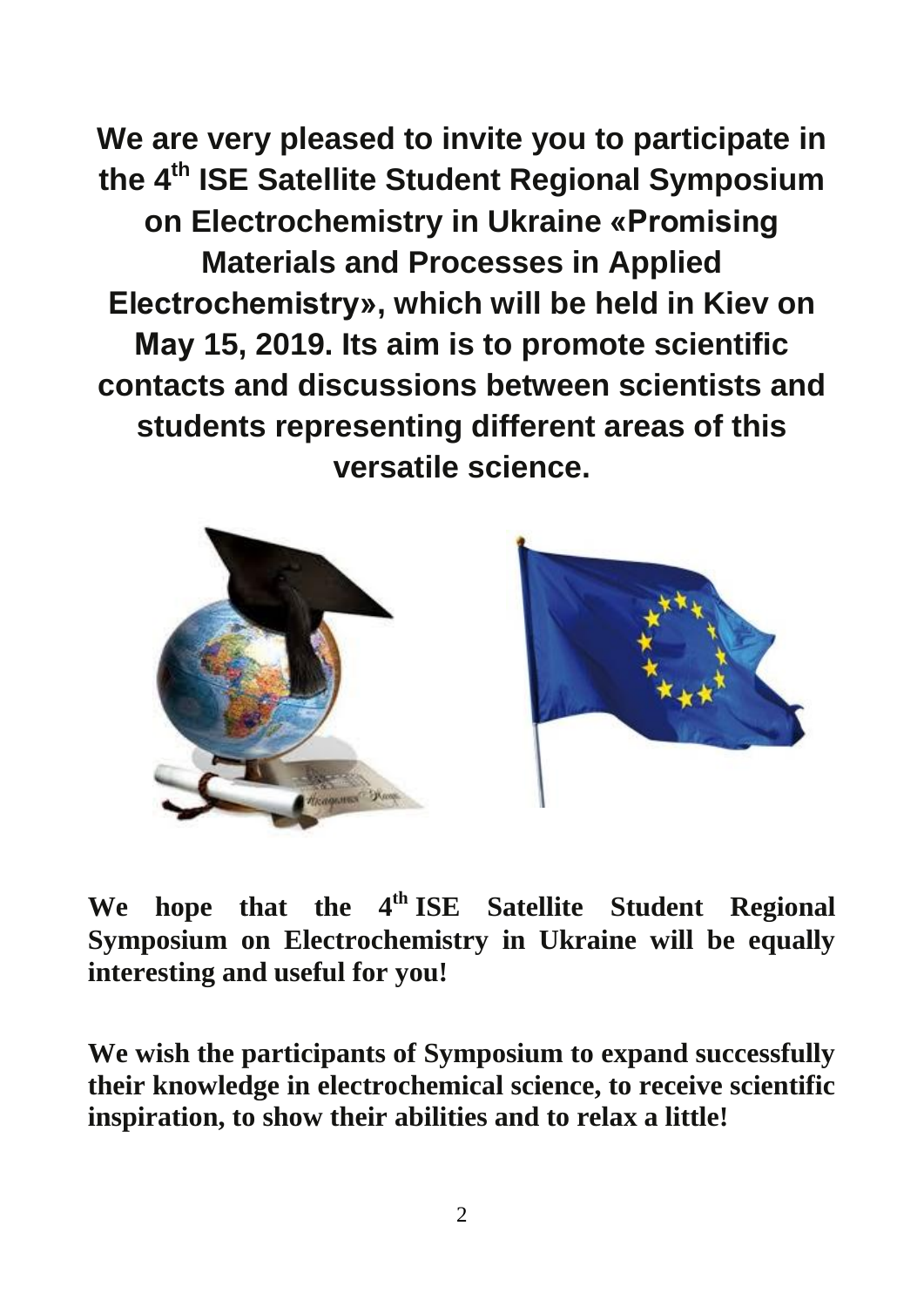## **INTERNATIONAL PROGRAM COMMITTEE**

#### *Chairmen*

**Ivan GRYSHCHENKO** — Prof. Dr., Rector of Kyiv National University of Technologies and Design (Kyiv, Ukraine)

#### *Vice-chairmans*

**Vitaliy CHABAN —** Prof. Dr., Vice-Rector for Scientific and Pedagogical Work and International Cooperation, Kyiv National University of Technologies and Design (Kyiv, Ukraine);

**Viacheslav BARSUKOV** — Prof. Dr., Kyiv National University of Technologies and Design (Kyiv, Ukraine);

**Olga LINYUCHEVA** — Prof. Dr., Igor Sikorsky Kyiv Polytechnic Institute (Kyiv, Ukraine).

#### *Members*

**Olga BAULA** — Dr., Dean of Faculty, Kyiv National University of Technologies and Design (Kyiv, Ukraine);

**Julia BONDARCHUK –** Dr., Kyiv National University of Technologies and Design (Kyiv, Ukraine);

**Olexander CHERNIK** — Prof. Dr., Belarusian State Technological University (Minsk, Belarus);

**Diana GOLODNITSKII –** Prof.Dr., Tel Aviv University (Tel Aviv, Israel);

**Juozas GRAZULEVICIUS** — Prof. Dr., Kaunas Technical University (Lithuania);

Felicia IACOMI — Prof. Dr., Alexandru Ioan Cuza University, Iasi (Romania);

**Ioannis A. IEROPOULOS** — Prof. Dr., Bristol BioEnergy Centre, Bristol (United Kingdom);

**Marian JASKULA** — Prof. Dr., Jagiellonian University, Krakow (Poland);

**Emmanouel KOUDOUMAS** — Prof. Dr., Center of Materials Technology and Photonics, Technological Educational Institute of Crete (Greece);

Pawel KULESZA— Prof. Dr.(hab.), Warsaw University (Warsaw, Poland);

**Volodymyr NEFEDOV** — Prof. Dr., Ukrainian State University of Chemical Technology (Dnipro, Ukraine);

**Rasa PAULIUKAITE** — Dr., Vilnius Center of Physical Sciences and Technology (Lithuania);

**Viktoriia PLAVAN** — Prof. Dr., Kyiv National University of Technologies and Design (Ukraine);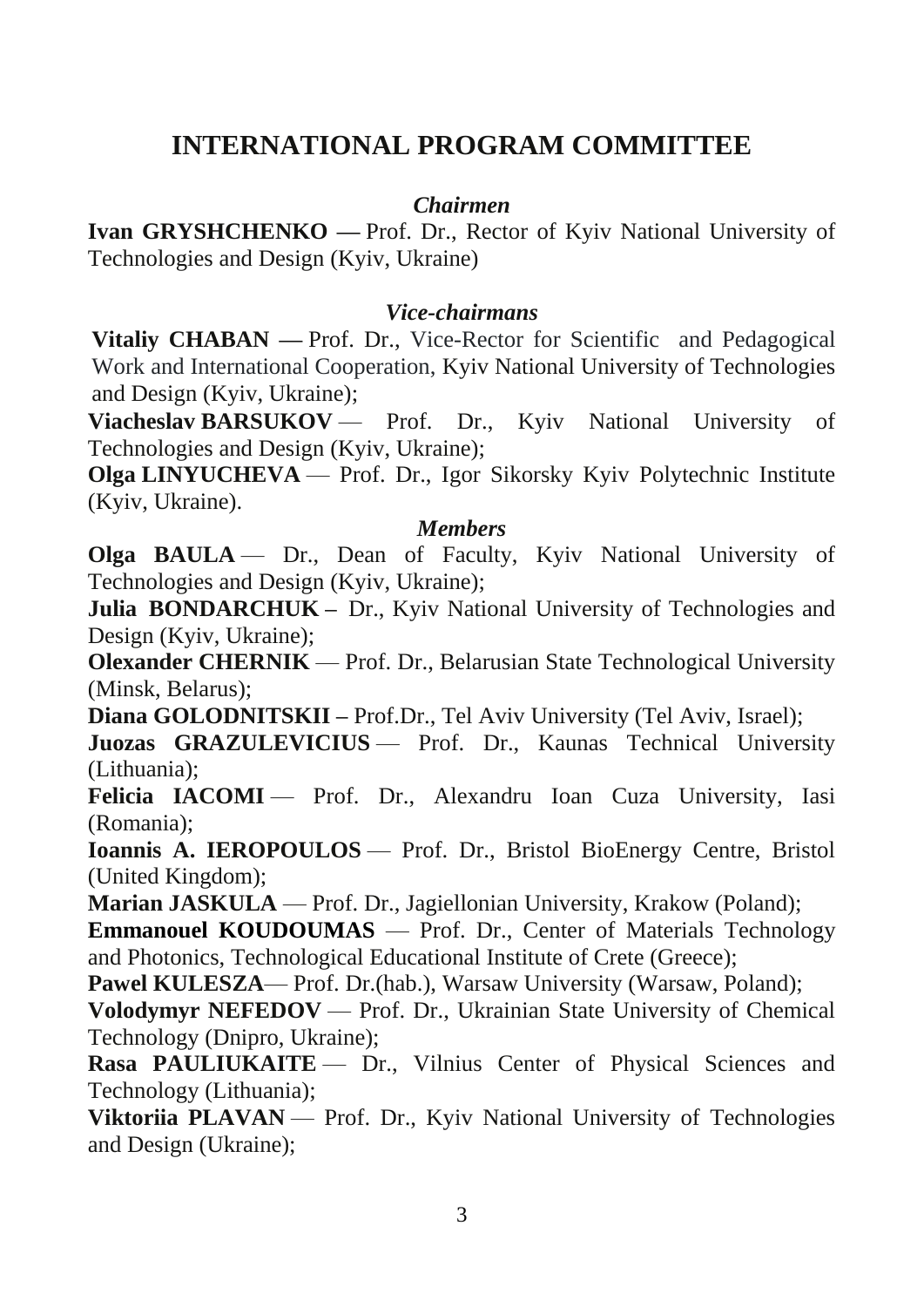**Viacheslav PROTSENKO** — Prof. Dr., Ukrainian State University of Chemical Technology (Dnipro, Ukraine);

**Gimi RIMBU** — Dr., INCDIE ICPE-CA (Bucharest, Romania);

**Mykola SAKHNENKO** — Prof.Dr., National Technical University "Kharkiv Polytechnic Instutute" (Kharkiv, Ukraine);

**Mirela ŞUCHEA** — Dr. Technological Educational Institute of Crete (Greece);

**Gennady TULSKY** — Prof. Dr., National Technical University "Kharkiv Polytechnic Instutute" (Ukraine);

**Marina VED'** – Prof.Dr., National Technical University "Kharkiv Polytechnic Instutute" (Kharkiv, Ukraine);

**Olexander VELICHENKO** – Prof. Dr., Ukrainian State University of Chemical Technology (Dnipro, Ukraine);

**Janis ZICANS** — Dr., Riga Technical University (Latvia).

## **ORGANIZING COMMITTEE**

**Prof. Dr. Viacheslav BARSUKOV** – Chairmen of organizing committee, Kyiv National University of Technologies and Design (Ukraine);

**Dr. Yulia BORYSENKO** – secretary of organizing committee, Kyiv National University of Technologies and Design (Ukraine);

**PhD student Oksana BUTENKO** – secretary of organizing committee, Kyiv National University of Technologies and Design (Ukraine);

#### *Members*

**Dr. Oksana CHERNYSH** – Kyiv National University of Technologies and Design (Ukraine).

**Dr. Volodymyr KHOMENKO** — Kyiv National University of Technologies and Design (Ukraine);

**PhD student Maxym KOLIADA** – Kyiv National University of Technologies and Design (Ukraine);

**Dr. Olena KRYUKOVA** — Kyiv National University of Technologies and Design (Ukraine);

**Dr. Olga KYSLOVA** — Kyiv National University of Technologies and Design (Ukraine);

**Dr. Iryna MAKEEVA** — Kyiv National University of Technologies and Design (Ukraine);

**Dr. Yulia POLISCHUK** – Ukrainian State University of Chemical Technology (Dnipro, Ukraine);

**Dr. Victor TVERDOKHLIB** — Kyiv National University of Technologies and Design (Ukraine).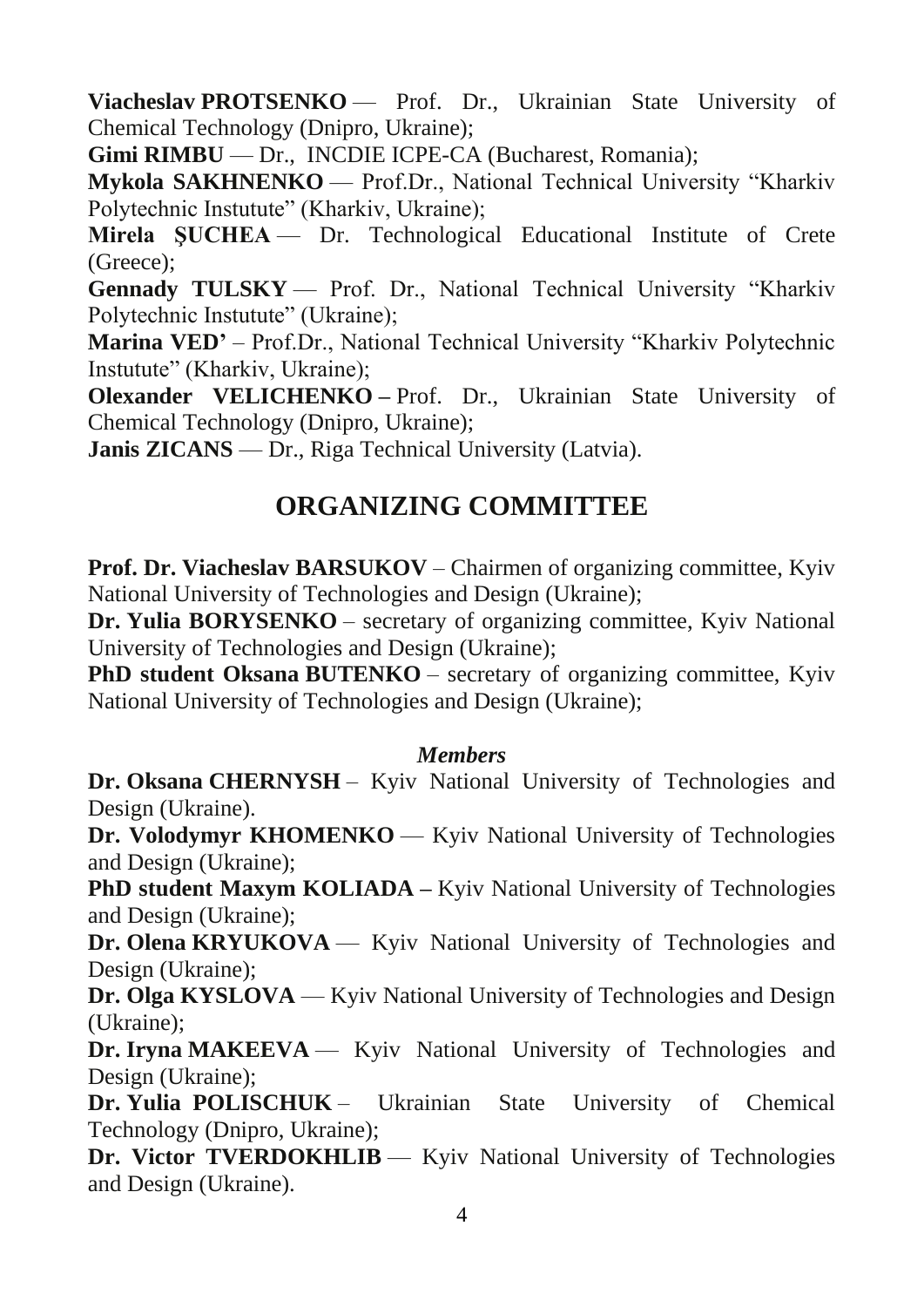## **SYMPOSIUM PROGRAM**

| $9.00 -$  |                         | Final registration of participants, posters preparation                                               |
|-----------|-------------------------|-------------------------------------------------------------------------------------------------------|
| 10.00     |                         | Hall for Academic Senate, building 1, floor 4                                                         |
|           |                         |                                                                                                       |
| $10.00 -$ | <b>Opening ceremony</b> |                                                                                                       |
| 10.15     |                         | Academic Senate, building 1, floor 4                                                                  |
| $10.15 -$ |                         | <b>Oral presentations:</b>                                                                            |
| 11.30     |                         |                                                                                                       |
| $10.15 -$ | 1.1                     | <b>METAL OXIDE LAYERS FOR ENERGY SAVING AND</b>                                                       |
| 10.40     |                         | <b>STORAGE</b><br>E. Koudoumas, D. Vernardou                                                          |
|           |                         | Department of Electrical and Computer Engineering                                                     |
|           |                         | Hellenic Mediterranean University, Greece                                                             |
| $10.40-$  | 1.2                     | MoO <sub>2</sub> /MESOPOROUS CARBON AND<br>MoO <sub>2</sub> / REDUCED GRAPHENE OXIDE COMPOSITE        |
| 11.00     |                         | <b>ELECTRODES FOR SUPERCAPACITOR</b>                                                                  |
|           |                         | <b>APPLICATIONS</b>                                                                                   |
|           |                         | V. Boichuk, A. Kachmar, V. Kotsyubynsky, Kh. Bandura,                                                 |
|           |                         | S. Fedorchenko                                                                                        |
|           |                         | Vasyl Stefanyk Precarpathian National University,                                                     |
| 11.00-    | 5.1                     | Ivano-Frankivsk, Ukraine<br><b>INVESTIGATION OF ELECTRICAL CONDUCTIVITY</b>                           |
| 11.15     |                         | AND ELECTROMAGNETIC SHIELDING                                                                         |
|           |                         | <b>EFFECTIVENESS OF CARBON BASED COMPOSITES</b>                                                       |
|           |                         | O. Butenko, V. Khomenko, V. Barsukov                                                                  |
|           |                         | Kyiv National University of Technologies and Design, Kyiv, Ukraine                                    |
| $11.15 -$ | 3.7                     | <b>AGRICULTURAL BY-PRODUCT EXTRACTS AS</b>                                                            |
| 11.30     |                         | <b>SCALE INHIBITORS OF MILD STEEL IN TAP WATER</b>                                                    |
|           |                         | G. Vasyliev, V. Vorobyova, T. Zhuk, O. Kalinchuk                                                      |
|           |                         | National technical university of Ukraine "Igor Sikorsky Kyiv Polytechnic<br>Institute", Kyiv, Ukraine |
| $11.30-$  |                         | <b>General Photography.</b>                                                                           |
| 11.45     |                         |                                                                                                       |
| $11.45-$  |                         | <b>Poster Session</b> (in parallel with Coffee break)                                                 |
| 13.00     |                         |                                                                                                       |
| 13.00-    | Lunch break             |                                                                                                       |
| 14.30     |                         |                                                                                                       |
| 14.30-    |                         | Ceremony of Awarding for the Symposium & Student                                                      |
| 16.00     |                         | Olympiad. Closing Ceremony.                                                                           |
|           |                         | Hall for Academic Senate, building 1, floor 4                                                         |
|           |                         |                                                                                                       |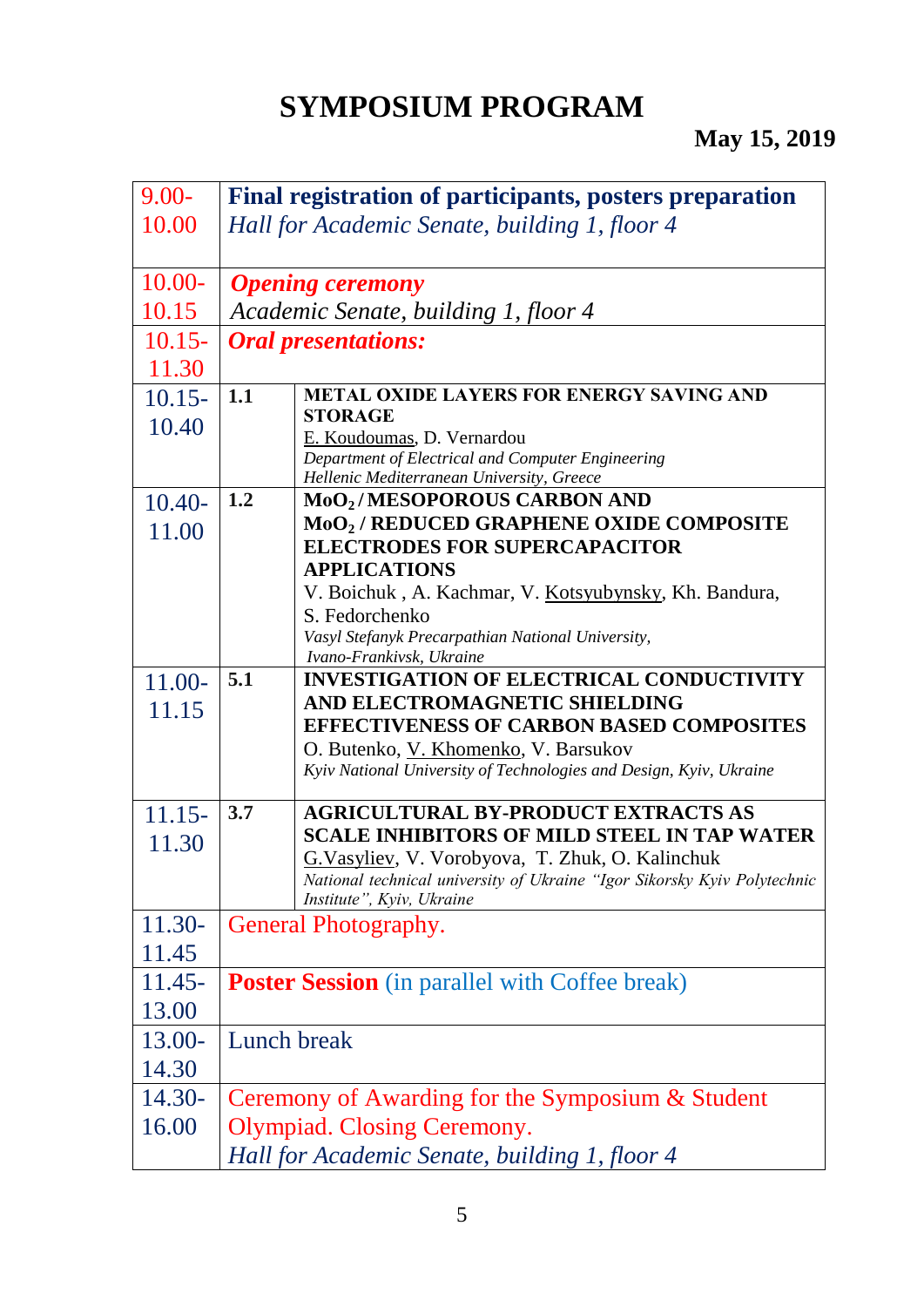## **Poster Session:**

|      | <b>Section 1. ELECTROCHEMICAL POWER SOURCES</b>                                                                                                                                                                                                                                                             |
|------|-------------------------------------------------------------------------------------------------------------------------------------------------------------------------------------------------------------------------------------------------------------------------------------------------------------|
| 1.3  | <b>ALTERNATIVE BINDERS FOR ELECTRODES OF</b><br>ELECTROCHEMICAL CAPACITORS -THE TRANSITION TO<br><b>AQUEOUS AND ALCOHOL BASED SOLVENT ELECTRODE</b><br>PROCESSING.<br>O. Chernysh, V. Khomenko, I. Makyeyeva, V. Barsukov                                                                                   |
| 1.4  | A POLYMER SULFUR-BASED ELECTRODE FOR HIGH ENERGY LI<br><b>BATTERIES. INFLUENCE OF THE MATERIALS OF CURRENT</b><br><b>COLLECTOR AND ELECTRODE DESIGN ON THE PERFORMANCE</b><br>OF LITHIUM-SULFUR BATTERIES<br>Yu. Polishchuk, E. Shembel, Andrea Strakova Fedorkovac,<br>A. Markevich, V. Redko, I. Lysytsya |
| 1.5  | NICKEL-COPPER METAL HYDROXIDE MULTILAYER COATING<br>AS ANODE MATERIAL FOR ETHANOL OXIDATION.<br>A.Maiselis                                                                                                                                                                                                  |
| 1.6  | DIRECT CHANGING OF STRUCTURAL, MORPHOLOGICAL AND<br><b>ELECTROCHEMICAL PROPERTIES OF THE SULFUR- DOPED</b><br>NANO TiO $_2$<br>N. Romanovska, P. Manoryk, P. Yaremov, O. Byeda, K. Pershina,<br>K. Kazdobin                                                                                                 |
| 1.7  | ELECTROCATALITICAL PRODUCTION OF THE HYDROGEN<br><b>FROM UREA-WATER SOLUTIONS</b><br>O. Kordysh, K. Pershina                                                                                                                                                                                                |
| 1.8  | <b>EFFECT OF CARBON MATERIALS ON THE</b><br>ELECTROTECHNICAL CHARACTERISTICS OF<br><b>STARTER LEAD ACID ACCUMULATORS</b><br>V. Nefedov, I. Vashnevsky, N. Posadna, Yu. Polishchuk                                                                                                                           |
| 1.9  | PHOTOELECTROCHEMICAL PROPERTIES OF ANODIC Cu-WO <sub>3</sub><br>NANOSTRUCTURED MATERIALS<br>M. Zych, K. Syrek, G. D. Sulka                                                                                                                                                                                  |
| 1.10 | <b>GOLD ELECTRODES MODIFIED WITH POLYELECTROLYTE FOR</b><br><b>BIOELECTROCHEMICAL APPLICATIONS</b><br>J. Grudzień, M. Jarosz, G. Sulka                                                                                                                                                                      |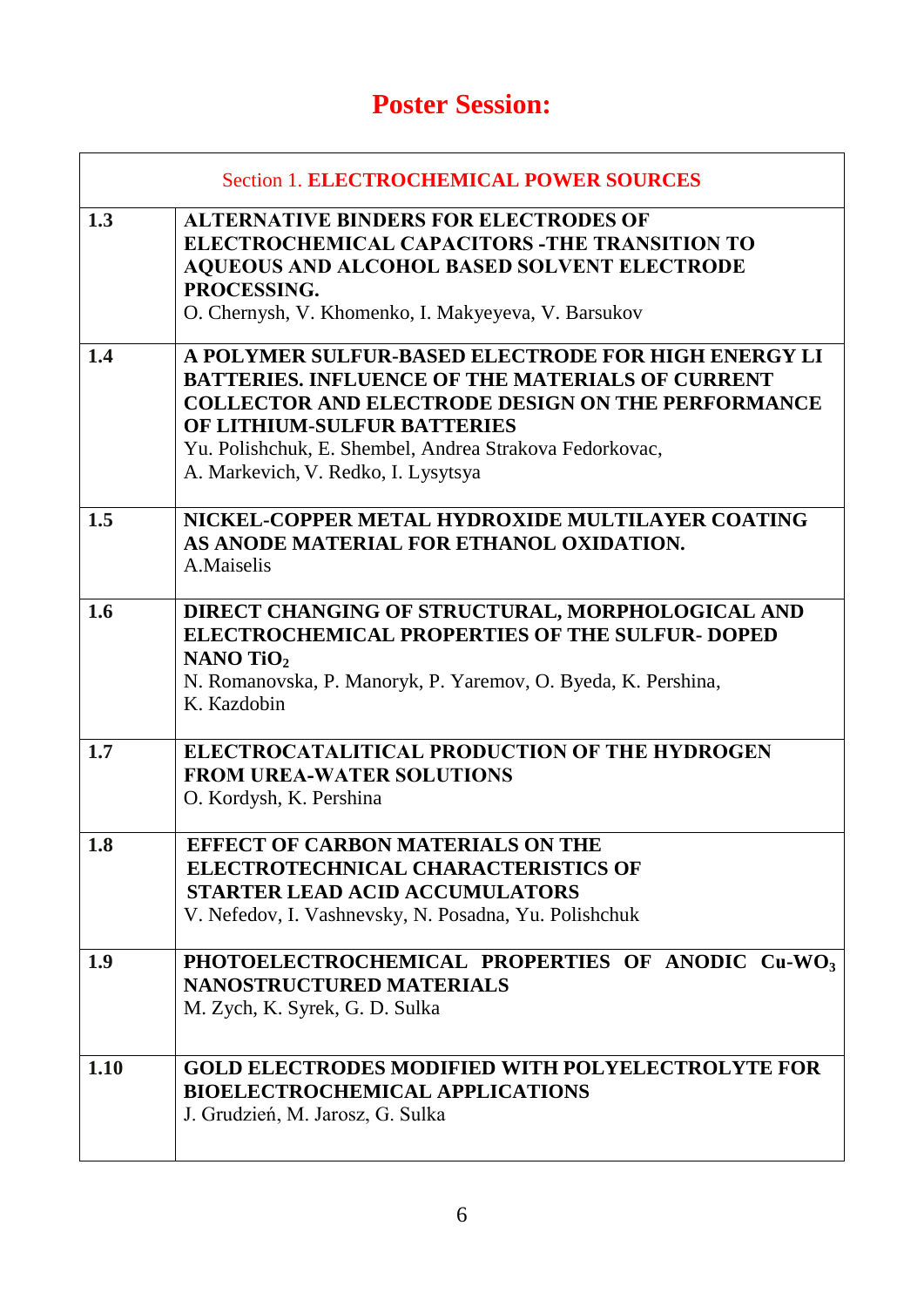|     | <b>Section 2. ELECTRODEPOSITION</b>                                                                                                                                                                                    |  |  |
|-----|------------------------------------------------------------------------------------------------------------------------------------------------------------------------------------------------------------------------|--|--|
| 2.1 | <b>SYNTHESIS OF Ni NANOWIRES BY ELECTRODEPOSITION FROM</b><br>DEEP EUTECTIC SOLVENT<br>R. Palowska, J. Bogusz, L. Zaraska, A. Brzózka, G.D. Sulka                                                                      |  |  |
| 2.2 | <b>COMPOSITION, TOPOGRAPHY AND ELECTROCATALYTIC</b><br>PROPERTIES OF NI-TIO <sub>2</sub> COMPOSITE COATINGS<br>N. Novytska, Ie. Zaverach                                                                               |  |  |
| 2.3 | STUDY OF ELECTROCATALYTIC ACTIVITY OF THE VANADIUM-<br><b>CONTAINING MATERIALS FOR THE HYDROGEN EVOLUTION</b><br><b>REACTION</b><br>B. Bairachniy, Yu. Zhelavska, O. Smirnova, A. Pilipenko, O. Finohenov              |  |  |
| 2.4 | ELECTROCHEMICAL DEPOSITION OF Co-Mo-W AND<br><b>Co-Mo-Zr COATINGS FROM COMPLEX ELECTROLYTES</b><br>T. Nenastina, M. Ved', V. Proskurina, S. Zyubanova                                                                  |  |  |
| 2.5 | ELECTROCHEMICAL SYNTHESIS OF NANOSTRUCTURED ZINC<br><b>OXIDE LAYERS</b><br>K. Mika, R.Socha, P. Nyga, G.Sulka, L. Zaraska                                                                                              |  |  |
| 2.6 | STRUCTURAL AND PHASE ANALYSIS OF COMPOSITES BASED ON<br>TiO <sub>2</sub><br>V. Shtefan, N. Kanunnikova, A. Yepifanova, O. Kobziev                                                                                      |  |  |
|     | <b>Section 3. CORROSION PROTECTION</b>                                                                                                                                                                                 |  |  |
| 3.1 | <b>IMPROVING MILD STEEL CORROSION RESISTANCE IN TAP</b><br><b>WATER: INFLUENCE OF WATER FLOW AND SUPPLY RATES</b><br>G. Vasyliev, O. Chyhryn                                                                           |  |  |
| 3.2 | <b>INHIBITION EFFICIENCY OF APRICOT POMACE EXTRACT AS A</b><br>"GREEN" CORROSION INHIBITOR<br>V. Vorobyova, M. Skiba, O. Chygyrynets', T. Pylypenko, T. Motronyuk                                                      |  |  |
| 3.3 | <b>CORROSION AND MECHANICAL PROPERTIES OF</b><br>NANOSTRUCTURE ELECTROLYTIC CO-W AND FE-CO-W ALLOYS<br>M. Ved', N. Sakhnenko, T. Nenastina, M. Volobuyev, I. Yermolenko                                                |  |  |
| 3.4 | <b>INVESTIGATING OF THE MECHANISM OF STRESS CORROSION</b><br><b>CRACKING OF CONTROLLABLE ROLLING PIPE STEEL X70 IN</b><br>NEAR-NEUTRAL ENVIRONMENT<br>L. Nyrkova, S. Melnichuk, S. Osadchuk, P. Lisovyi, S. Prokopchuk |  |  |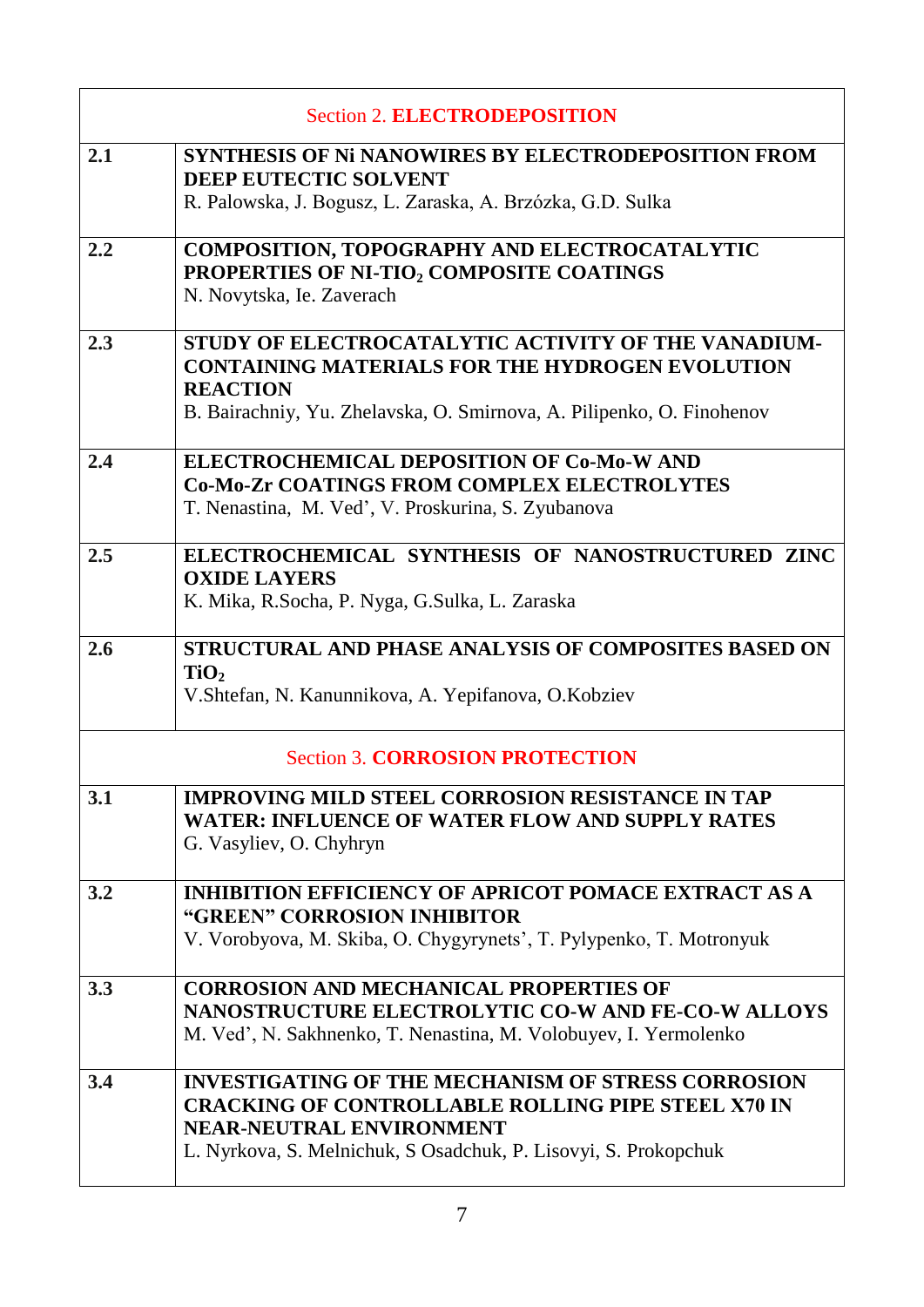| 3.5                                       | <b>INFLUENCE OF PHASE COMPOSITION OF Zn-Ni FILM ON THE</b>                        |  |  |
|-------------------------------------------|-----------------------------------------------------------------------------------|--|--|
|                                           | <b>CORROSION RESISTANCE OF ZINC COATING</b>                                       |  |  |
|                                           | V. Artemenko, A. Maizelis                                                         |  |  |
| 3.6                                       | <b>CORROSION RESISTANCE OF WELDING JOINT OF ALUMINUM</b>                          |  |  |
|                                           | <b>ALLOY OF THE SYSTEM Al-Mg-Cu-Si</b>                                            |  |  |
|                                           | L. Nyrkova, T. Labur, S. Osadchuk, S. Melnichuk, M. Yavorska, Yu. Borysenko       |  |  |
|                                           |                                                                                   |  |  |
| 3.8                                       | <b>PARTICULARITIES OF CATHODIC AND ANODIC PROCESSES ON</b>                        |  |  |
|                                           | <b>CARBON STEEL DEPENDING ON THE DEPTH OF IMMERSION IN A</b>                      |  |  |
|                                           | <b>NEUTRAL SOLUTION</b>                                                           |  |  |
|                                           | S. Osadchuk, L. Nyrkova, Yu. Fateev                                               |  |  |
| 3.9                                       | <b>APPLICATION OF POLARIZATION RESISTANCE METHOD FOR</b>                          |  |  |
|                                           | THE CORROSION MONITORING OF ALUMINUM ALLOYS                                       |  |  |
|                                           | O. Buket, N. Bilousova, N. Chornobryva, A. Kushmyruk                              |  |  |
| <b>Section 4. ELECTROCHEMICAL SENSORS</b> |                                                                                   |  |  |
| 4.1                                       | <b>SUBSTITUTED BENZOIC ACID AMIDES AS THE MODIFIERS OF</b>                        |  |  |
|                                           | THE ETHANOL BIOELECTROOXIDATION USING NAD <sup>+</sup> -                          |  |  |
|                                           | DEPENDENT ALCOHOL DEHYDROGENASE                                                   |  |  |
|                                           | O. Kyslova, A. Monko                                                              |  |  |
|                                           |                                                                                   |  |  |
| 4.2                                       | PROPERTIES AND SENSING BEHAVIOR OF RuO <sub>2</sub> /Ti AND TiO <sub>2</sub> /Ti  |  |  |
|                                           | <b>FILMS</b><br>K. Pershina, O. Linyucheva                                        |  |  |
|                                           |                                                                                   |  |  |
| 4.3                                       | <b>LANGMUIR-BLODGETT TECHNOLOGY AS A TOOL FOR WIRING</b>                          |  |  |
|                                           | THE ELECTROCHEMICAL SENSOR FOR GLUCOSE                                            |  |  |
|                                           | A. Bespaluk, K. Prachova, K. Pershina                                             |  |  |
| 4.4                                       | SYNTHESIS OF NANOSTRUCTURED ANODIC TiO2 IMPREGNATED                               |  |  |
|                                           | WITH Co, Cu, Fe IONS                                                              |  |  |
|                                           | M. Soltys                                                                         |  |  |
|                                           | <b>Section 5. MODERN ELECTROCHEMICAL AND RELATED</b>                              |  |  |
|                                           | <b>TECHNOLOGIES</b>                                                               |  |  |
| 5.2                                       | THE INVESTIGATION OF 10SC1CESZ STRUCTURE                                          |  |  |
|                                           | <b>TRANSFORMATION AND IONIC CONDUCTIVITY</b>                                      |  |  |
|                                           | I. Brodnikovska, N. Korsunska, L. Khomenkova, Yu. Polishchuk,                     |  |  |
|                                           | M. Brychevskyi, Y. Brodnikovskyi, D. Brodnikovskyi, I. Polishko, O. Vasylyev      |  |  |
| 5.3                                       | <b>NANOSTRUCTURED</b><br>PEO-COATINGS<br><b>SILUMIN</b><br><b>ON</b><br><b>AS</b> |  |  |
|                                           | <b>ENVIRONMENTAL CATALYSTS</b>                                                    |  |  |
|                                           | A. Karakurkchi, M. Sakhnenko, M. Ved', A. Gorokhyvskiy                            |  |  |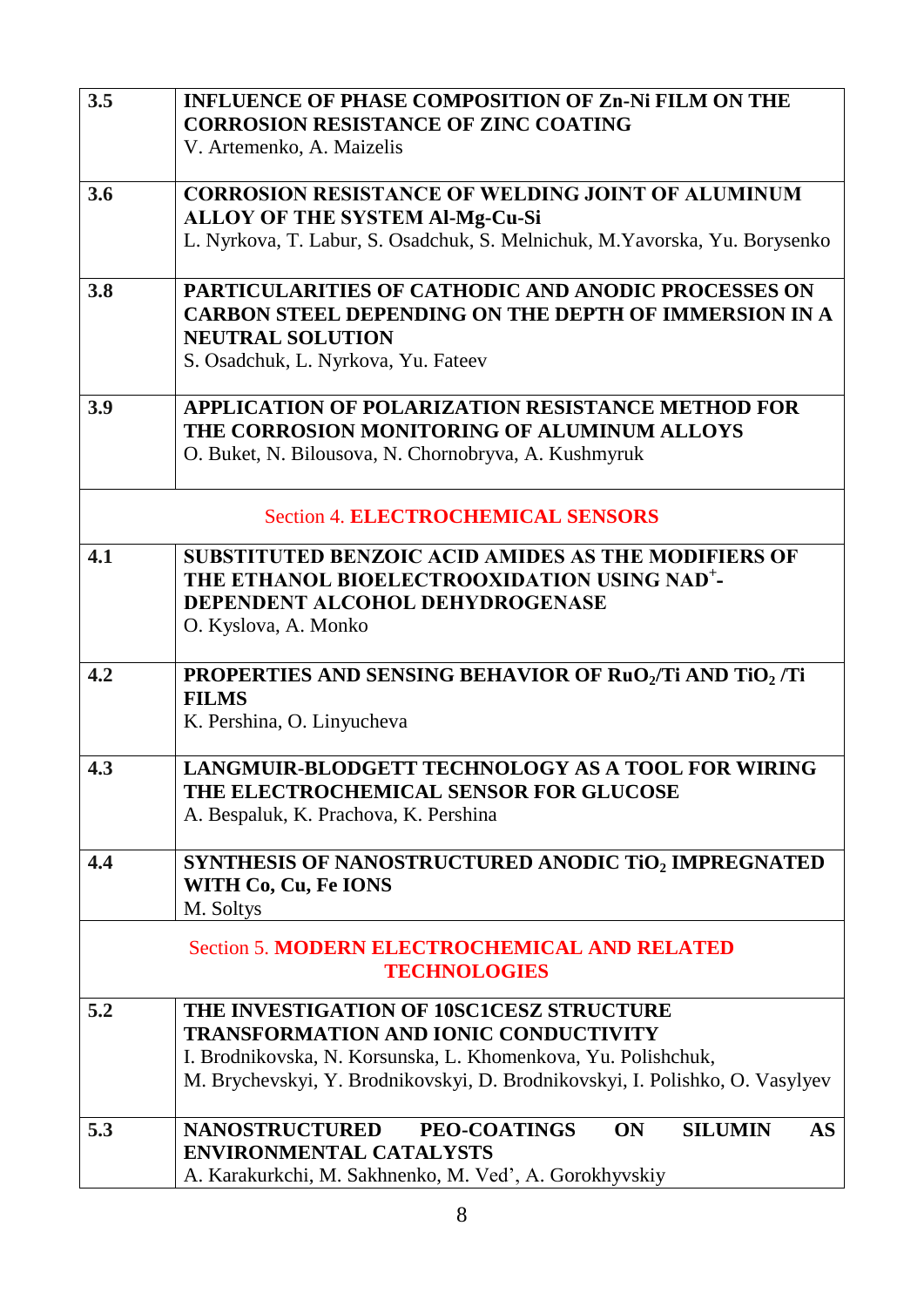| 5.4  | SYNTHESIS OF SILVER NANOPARTICLES IN A PLASMA                         |
|------|-----------------------------------------------------------------------|
|      | ELECTROCHEMICAL SYSTEM FOR DEGRADATION OF                             |
|      | <b>ENVIRONMENTAL POLLUTANTS</b>                                       |
|      | M. Skiba, V. Vorobyova                                                |
|      |                                                                       |
| 5.5  | <b>ORGANIC-INORGANIC ION EXCHANGE MATERIALS FOR</b>                   |
|      | ELECTROMEMBRANE PROCESSING OF LIQUID WASTES                           |
|      | <b>PRODUCED BY DAIRY INDUSTRY</b>                                     |
|      | Yu. Dzyazko, Yu. Borysenko, Yu. G. Zmievskii, V.V. Zakharov,          |
|      | V.G. Myronchuk                                                        |
|      |                                                                       |
| 5.6  | POLYMER-INORGANIC MEMBRANES MODIFIED WITH                             |
|      | <b>GRAPHEN-CONTAINING NANOCOMPOSITES:</b>                             |
|      | <b>ELECTROCHEMICAL APPROACHES OF STRUCTURE</b>                        |
|      | <b>INVESTIGATIONS</b>                                                 |
|      | Yu. Dzyazko, L. Rozhdestvenska, V. Ogenko, A. Bildukevich, T. Plisko, |
|      | Yu. Borysenko, Yu. Zmievskii                                          |
| 5.7  | THE INFLUENCE OF BUTANOL ON THE BRASS SURFACE                         |
|      | <b>MORPHOLOGY DURING THE ELECTROCHEMICAL TREATMENT</b>                |
|      | IN PHOSPHORIC ACID SOLUTIONS                                          |
|      | D. Silchenk, A. Pilipenko, O. Smirnova, Yu. Zhelavska, V. Babenko     |
|      |                                                                       |
| 5.8  | ANODE MATERIAL FOR OXIDATION OF ORGANIC ACIDS                         |
|      | Kosohin O., Mazanka V.                                                |
|      |                                                                       |
| 5.9  | ELECTROCHEMICAL POLISHING OF SILVER IN ACID THIOUREA-                 |
|      | <b>CITRATE SOLUTIONS</b>                                              |
|      | O. Smirnova, A. Pilipenko, Yu. Zhelavska, B. Osypa, M. Ivashchenko    |
|      |                                                                       |
| 5.10 | <b>HYDRATED ANTIMONIC ACID AS A SOLID ELECTROLYTE</b>                 |
|      | O. Kosohin, O. Matvieiev, O. Linyucheva                               |
|      |                                                                       |
| 5.11 | PROTECTIVE PROPERTIES OF DIFFUSED CHROME-CALORIZING                   |
|      | <b>COATINGS WITH TIN AND TI<sub>2</sub>AIN BARRIER LAYERS ON VT6</b>  |
|      | <b>ALLOY</b>                                                          |
|      | T. Loskutova, I. Pogrebova, V. Khyzhnyak, I. Smokovich, N. Nikitina   |
| 5.12 | NANOSTRUCTURED POLYFUNCTIONAL TIN-BASED                               |
|      | <b>ELECTROCATALYST</b>                                                |
|      | D. Ushchapovskyi, O. Linyucheva, T. Motronyuk, V. Klus, R. Redko, G.  |
|      | Podvashetsky, A. Zabaluev, O. Aksenova                                |
|      |                                                                       |
| 5.13 | <b>EFFECT OF THE COLLOIDAL GRAPHITE FILLER ON THE</b>                 |
|      | PROPERTIES OF ELECTROCONDUCTIVE POLYETHYLENE                          |
|      | <b>COMPOSITIONS</b>                                                   |
|      | D. Novak, Y. Budash, V. Plavan, E. Kucherenko                         |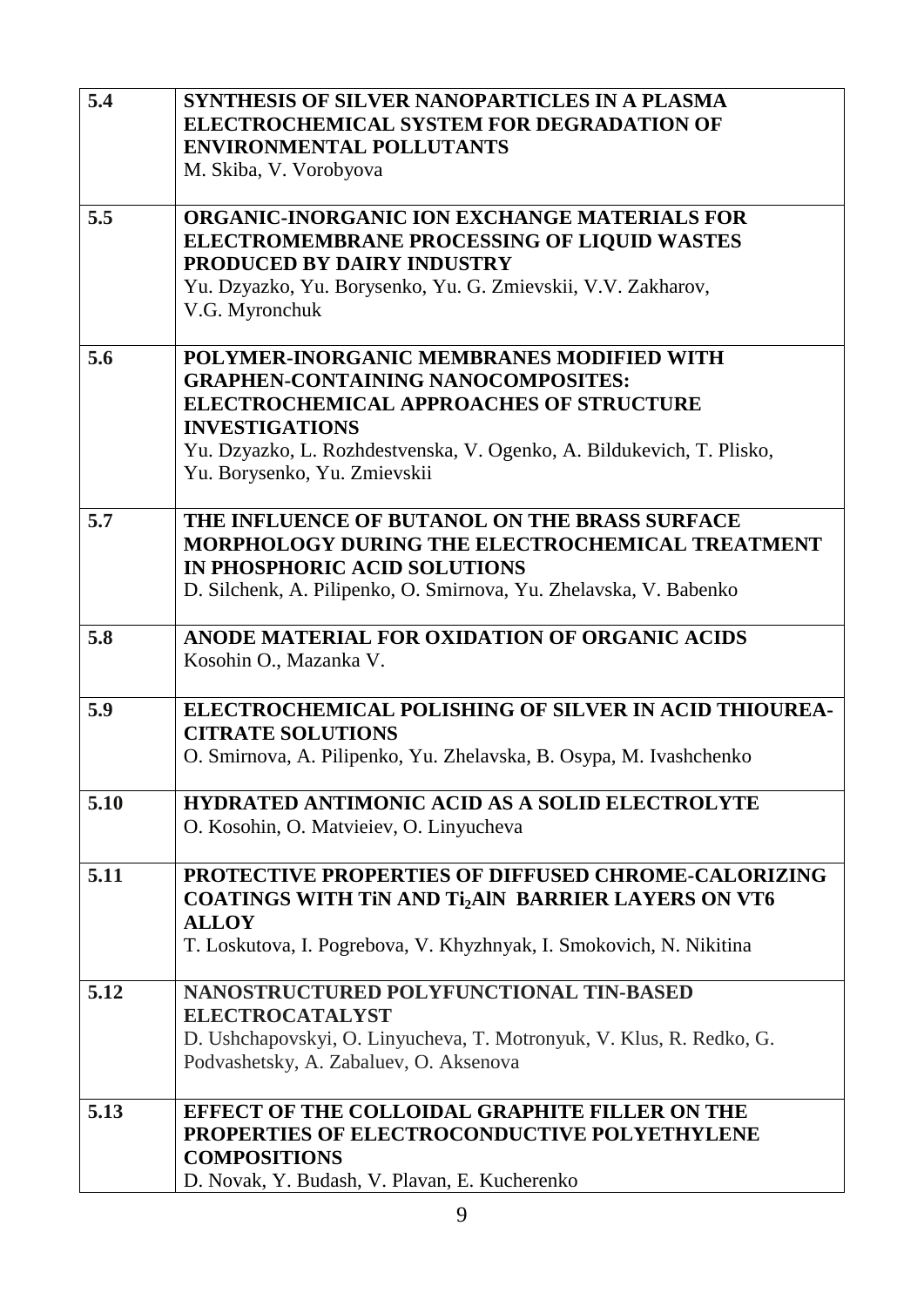| 5.14 | <b>HIGH-EFFICIENT ANODIC TREATMENT OF STAINLESS STEEL</b><br>AISI 304 FOR MEDICAL PURPOSE IN DEEP EUTECTIC SOLVENT<br><b>ETHALINE</b><br>A. Kityk, N. Bannik, O. Kyn                             |
|------|--------------------------------------------------------------------------------------------------------------------------------------------------------------------------------------------------|
| 5.15 | <b>ELECTROCHEMICAL DISSOLUTION OF PSEUDO ALLOYS OF</b><br>TUNGSTEN CARBIDE TYPE IN ACID ELECTROLYTES<br>M. Osmanova, L. Lyashok, S. Leshchenko, E. Ismahilova, I. Kolupaev                       |
| 5.16 | <b>FEATURES OF FORMATION OF POROUS ALUMINUM OXIDE</b><br>L. Liashok, H. Shevchenko, S. Leshchenko, O. Brovin                                                                                     |
| 5.17 | ANODIC OXIDATION OF CUPPER-ZINC ALLOY<br>V. Datsenko, E. Khobotova, V. Larin                                                                                                                     |
| 5.18 | <b>COMBINED CATHODE PROCESSES IN THE ELECTROCHEMICAL</b><br><b>SYNTHESIS OF SODIUM HYPOCHLORITE</b><br>K. Rutkovska, G. Tulskyi, I. Chahine, A.Tulska                                            |
| 5.19 | <b>TERNARY Fe-Co-Mo ALLOYS AS CATALYTIC MATERIALS</b><br>IN OXIDATIONS REACTIONS OF LOW MOLECULAR WEIGHT<br><b>ALCOHOLS</b><br>Yu. Sachanova, N. Sakhnenko, M. Ved', I. Yermolenko, M. Volobuyev |
| 5.20 | <b>COMPARABLE INVESTIGATION OF "SHIELDING PAINTS" FOR</b><br><b>SHADOWING ELECTROMAGNETIC RADIATION</b><br>K. Buhaiova, O. Butenko, V. Tverdokhlib, V. Barsukov                                  |
| 5.21 | THE INFLUENCE OF THE GRAPHITE POWDER PARTICLE SIZE ON<br>ELECTRICAL CONDUCTIVITY OF CARBON-POLYMER<br><b>COMPOSITES</b><br>O. Budko, O. O. Butenko, V. Tverdokhlib, V. Khomenko                  |
| 5.22 | STUDY OF PHYSICAL AND CHEMICAL PROPERTIES OF POROUS<br><b>NIOBIUM OXIDE</b><br>L. Lyashok, S. Vodolazhchenko, , S. Deribo, V. Gomozov                                                            |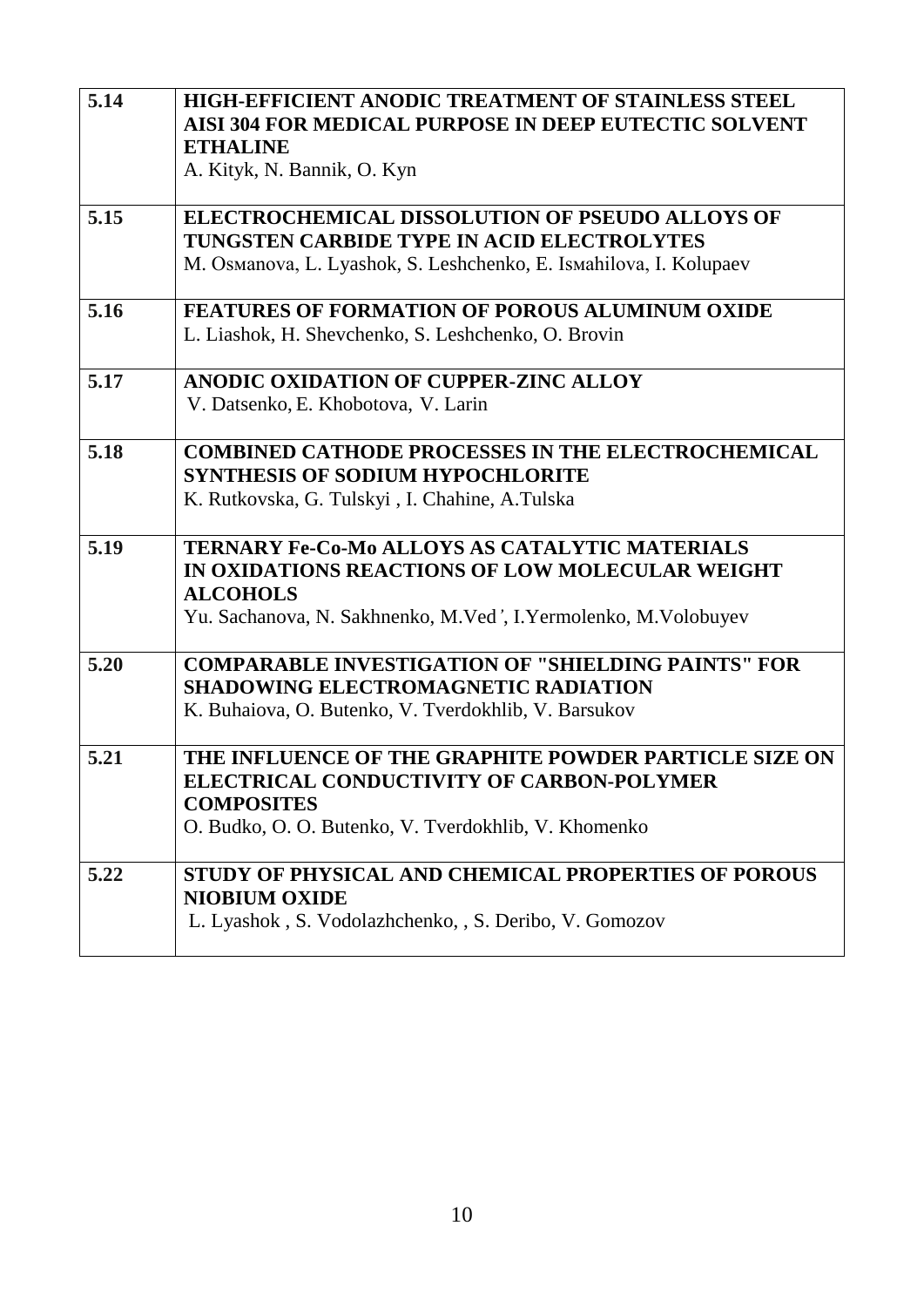## *For notes*